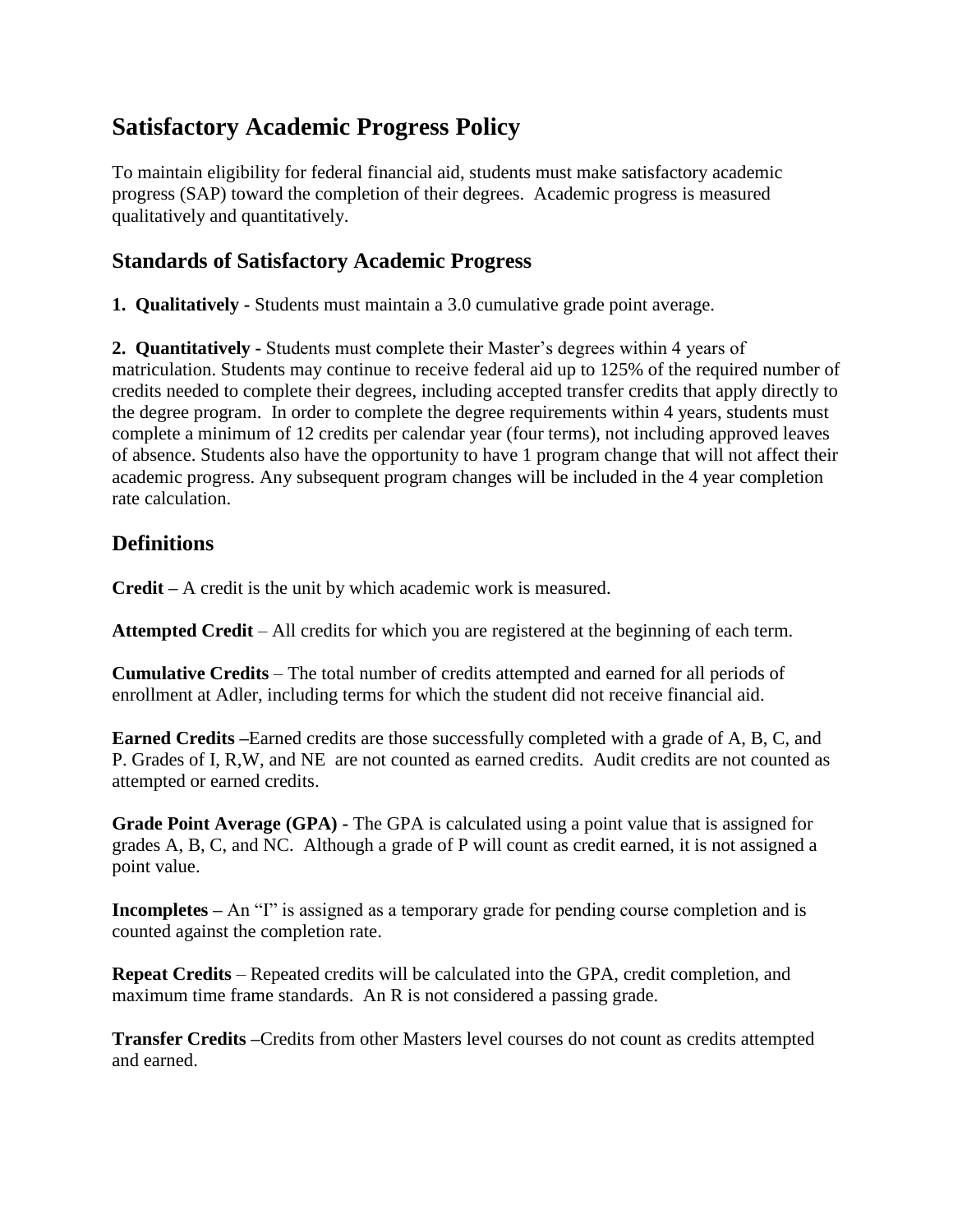**Change of Program –** Only credits attempted for the currently enrolled in program of study count toward the maximum time frame and GPA requirements. If a student changes program of study, the past credits and those taken going forward that apply to the new program will be calculated in the maximum time frame and GPA requirements.

#### **Assessment of SAP**

Academic progress is assessed every term. All of the student's academic coursework is considered in the review process, whether the student received aid that term or not. The assessment will be based on the student's academic record, excluding approved transfer credit hours.

## **Financial Aid Warning**

If the student does not meet either the GPA and/or credit completion requirements, the student will receive a written Financial Aid Warning from the Director of Financial Aid or Registrar. This is intended to alert the student that their financial aid eligibility will be in jeopardy for the next term for which they are register for, if they fail to achieve the GPA and/or credit completion requirements necessary to receive federal financial aid. One of two things can occur:

1. The student achieves the minimum standards at the end of the term/payment period for which the warning was issued – student is aid eligible and aid is disbursed.

2. Student fails to achieve the minimum GPA and/or credit completion standards and is no longer aid eligible. Student may appeal reinstatement of financial aid.

A student cannot have 2 consecutive terms of FA Warning.

## **Appeal**

Student may submit an appeal in writing to the Director of Financial Aid/Registrar regarding the loss of their federal financial aid. The following must be included in the appeal:

- 1. The reason for not making SAP minimum requirements.
- 2. What has changed about your circumstance that will allow you to achieve SAP.
- 3. Third party documentation corroborating the issue for appeal.

## **Appeal Outcome**

1. Appeal is approved: Student continues in Extended Financial Aid Warning (EFAW) status for the next term of enrollment. During EFAW period student is aid eligible; SAP will be evaluated at the end of the EFAW term. If SAP minimum requirements are achieved student is no longer on EFAW but is placed on Financial Aid Probation. In certain circumstances, the student may be asked to develop an Academic Plan for successful completion of the student's remaining program in order to retain financial aid eligibility.